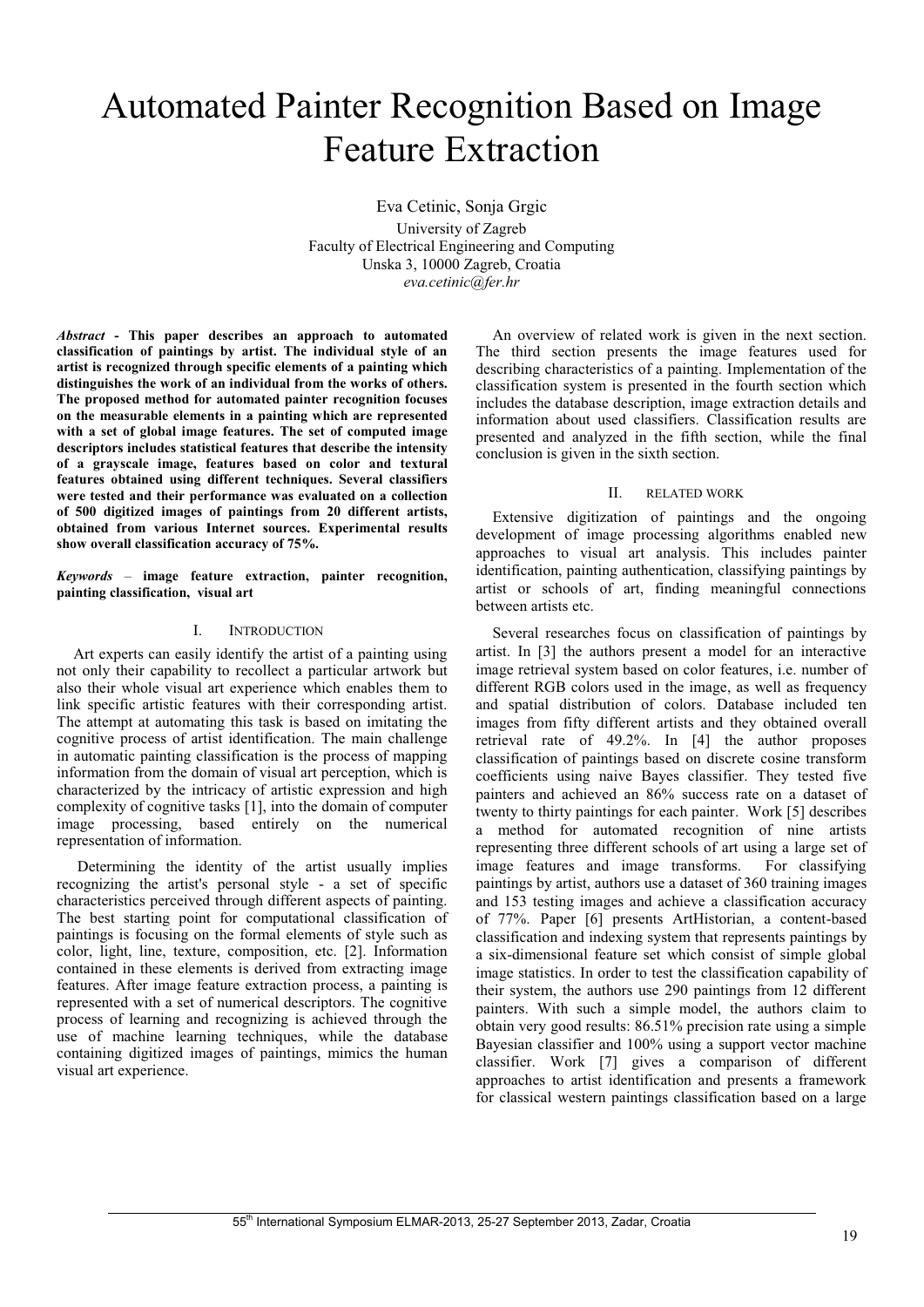image collection which consists of 1080 images from 25 different classical painters. Their classification framework relies on global color, texture and shape features and local texture features. The classification is done by a radial basis function neural network and an identification accuracy of 69.7% is obtained.

Analysis and visualization of similarities and influential links between painters was done in [8] for 34 and in [9] for 51 different painters. Also, the use of similar methodological principles as in the task of classifying paintings by artist can be found in a considerable number of researches, [10, 11, 12, 13], that are focused on classifying paintings by schools of art.

# III. IMAGE FEATURES

The main part of implementing a system that can process visual art is the transformation of painting characteristics into numerical descriptors. In solving this task, various approaches are possible and different types of image features can be extracted. Color, composition and brushstroke are considered to be the most relevant characteristics of paintings [14]. To retrieve this information, this paper combines features based on image intensity statistics, color distribution and texture analysis.

## *A. Image Intensity Statistics*

To describe the intensity of a grayscale image, following statistical features were calculated: global mean, variance, standard deviation and range of intensity levels, histogram of intensity levels and histogram features such as mean, standard deviation, skewness, kurtosis, energy and entropy. The mean value of intensity levels is high for a bright image, while a dark image has a low mean value. Variance, standard deviation and range of intensity levels are measures of dispersion that describe the image contrast. An image with high contrast has a large range, variance and standard deviation, while an image with low contrast is characterized by small values of dispersion measures. The histogram models the probability distribution of intensity levels in the image and its shape and features provide information about image characteristics. For instance, a very narrow histogram implies a low contrast image. The histogram skew is positive when the tail of the histogram spreads out to the right, and negative when it spreads out to the left. Kurtosis shows the sharpness of the histogram; a normal distribution histogram will have zero kurtosis. High energy implies a low number of different intensity levels in the image, while entropy increases as the pixel values in the image are distributed among a larger number of intensity levels [15].

## *B. Color-based features*

Color is probably the most noticeable part of information we obtain when observing a painting and therefore color-based features are important when building a system for automatic painting classification. Used images are registered in RGB color space. However, the HSV color model corresponds better with the human perception of color and should therefore be more suitable and semantically relevant. The HSV color model consists of three components: hue (color than can be plucked out of the light spectrum), saturation (colorfulness) and value (relative lightness or darkness of a color). The extracted features include histograms of hue (Fig.1), saturation and value components and mean, variance, standard deviation, energy and entropy values calculated for each histogram.



Figure 1. Example of a painting (Odilon Redon *Brunhild*) and its corresponding hue histogram

## *C. Texture based features*

Visual texture of a painting is created with lines, shapes and brush strokes (Fig.2). In a digital image, texture can be seen as an image area containing repeated patterns of pixel intensities arranged in some structural way. [16] Although there is no formal and commonly accepted definition of image texture, there are various approaches for texture-based features extraction. In this paper, extraction of texture features was implemented in the spatial and spatial-frequency domains using three different methods: gray-level co-occurrence matrix [17], edge detection [15] and energy of discrete wavelet coefficients [18].



Figure 2. Examples of different textures in paintings

The gray-level co-occurrence matrix (GLCM), introduced by Heralick et al. [17], is a statistical approach that gives information about positions of pixels with similar gray level values. GLCM is defined by firstly specifying relative frequencies  $P(i, j, d, \theta)$  in which two pixels with gray levels *i* and *j*, separated by distance *d*, occur in a direction specified by angle *θ*. In this study, the textural features were calculated from multiple GLCMs for values of angle *θ* at 0°, 45°, 90° and 135° and for relative distance *d* of 1 pixel. From each computed GLCM four features were extracted: correlation (measure of how correlated a pixel is to its neighbor over the whole image), contrast (measure of intensity between a pixel and its neighbor over the whole image), energy (sum of squared elements in the GLCM) and homogeneity (value that measures the closeness of element distribution in the GLCM to the GLCM diagonal).

Edge detection is used to determine the amount of edges in an image. Relative frequency of edges within a painting can provide useful information considering that some artists, for instance Turner, typically paint soft and subtle edges, while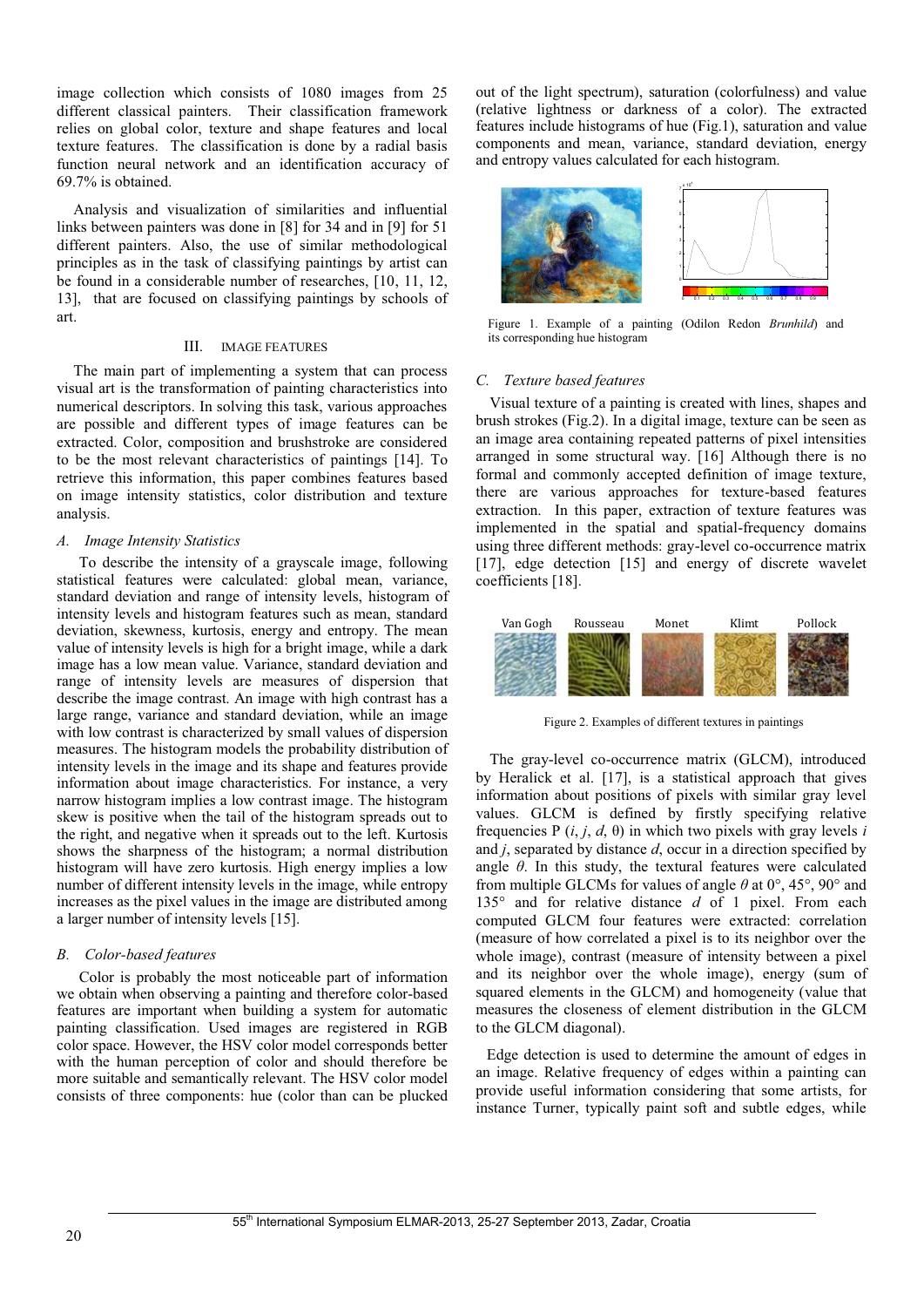others, for example Malevich, paint clear and strongly marked edges. Extracted edge-based features include the ratios of edge pixels to size of image gained after applying Canny, Sobel and Roberts edge detectors and the ratios of horizontal and vertical edges calculated after detecting edges with the Sobel operator.

The two-dimensional discrete wavelet transformation (DWT) is an effective method for analyzing images in both spatial and frequency domains. To compute the wavelet features, Harr wavelet is calculated for the entire image and as a result the image is decomposed into four sub-bands. One sub-band corresponds to the approximation image, while other three sub-bands represent detail images [19]. The features obtained from these DWT transformed images include the percentage of energy corresponding to the approximation and percentages of energy corresponding to the horizontal, vertical and diagonal details.

## IV. IMPLEMENTATION

## *A. Database*

The image database includes paintings of twenty different artists from various historical art movements: Botticelli, Caravaggio, Rembrandt, Turner, Monet, Van Gogh, Waterhouse, Redon, Rousseau, Gauguin, Klimt, Mucha, Picasso, Dalí, Magritte, Kandinsky, Malevich, Pollock, Lichtenstein and Giger. Each artist was represented with a set of 25 images. The dataset of a particular artist was created with the intention to reflect the artist's unique characteristics and therefore it contains the most well-known and specific artworks. The images have been acquired through various websites and for this reason differ in quality and size. This might lead to inferior classification results but also minimize the source-dependency of images and enable the use of large databases that have not been collected under same conditions. In order to normalize all images into fixed dimensions, images were scaled to  $512 \times 512$  pixels.

# *B. Feature extraction*

All features were extracted using Matlab. The complete system contains 111 features. This includes the 32-bin histogram of intensity levels, 18-bin hue histogram and 5-bin histograms of saturation and value components. Edges were found with Canny edge detector with thresholds 0.2, Sobel edge detector with threshold 0.1 and Roberts edge detector with threshold 0.6. The thresholds were chosen experimentally to select values that provide the most distinctly perceptible edges.

## *C. Classification*

The classification of paintings by artist is performed using five different classifiers: multi-layer perceptron (MLP) [20] with one hidden layer, sequential minimal optimization for support vector machine (SMO) [21], Naive Bayes classifier [20], random forest [22] with 300 decision trees and AdaBoost M1 [23] with J48 as base classifier and 500 iteration. The classifiers were tested using Weka tool.

## V. RESULTS

Evaluation of results was done by comparing classification results for different classifiers and analyzing how the use of different image feature types affects the classification performance. To validate the results of machine learning experiments, 10-fold cross validation was used. Classification accuracy is expressed using F1 measure which is a harmonic mean of precision (portion of the correctly classified images) and recall (portion of correctly assigned classes). Table 1. presents the results of classification for five different classifiers that were trained and tested using four different image features sets: the first column shows the results of classification when using only gray-level intensity statistical features (42 features), second column when using only color based features (37 features), third column when using only textural features (32 features) and the last column shows the results of classification when using all the extracted features (111 features).

TABLE I. PROPOSED FEATURES AND CLASSIFIERS ( F1 MEASURE)

|               | Intensity<br>features | Color<br>features | Texture<br>features | A11<br>features |
|---------------|-----------------------|-------------------|---------------------|-----------------|
| <b>MLP</b>    | 0.459                 | 0.479             | 0.597               | 0.753           |
| <b>SMO</b>    | 0.430                 | 0.519             | 0.538               | 0.745           |
| Naive Bayes   | 0.411                 | 0.496             | 0.516               | 0.651           |
| Random forest | 0.490                 | 0.558             | 0.599               | 0.727           |
| AdaBoost      | 0.486                 | 0.549             | 0.624               | 0.752           |

 Result analysis shows that the texture based features contribute the most to successful classification, while the image intensity statistics contribute the least. The reason is that texture based features include the most diverse types of image features. Also, textural features give the best information about lines, shapes and brush strokes which specify the style of a certain artist better then general image intensity or color.

The random forest classifier gives the best result for intensity and color feature sets; AdaBoost is best when using only texture based features and very good when using all extracted features, although in that case a slightly better performance is achieved with the multi-layer perceptron.

The overall true positive rate (the proportion of examples which were classified as class *x*, among all examples which truly have class  $x$ ) is 75%, whereas the result for a particular artist varies from 44% (Kandinsky) to 92% (Caravaggio and Lichtenstein). A more in-depth analysis of the results can be obtained by looking into the confusion matrix calculated from the MLP classification results, given in Table 2. Each column of the matrix represents the instances for a predicted class, while each row represents the instances for an actual class.